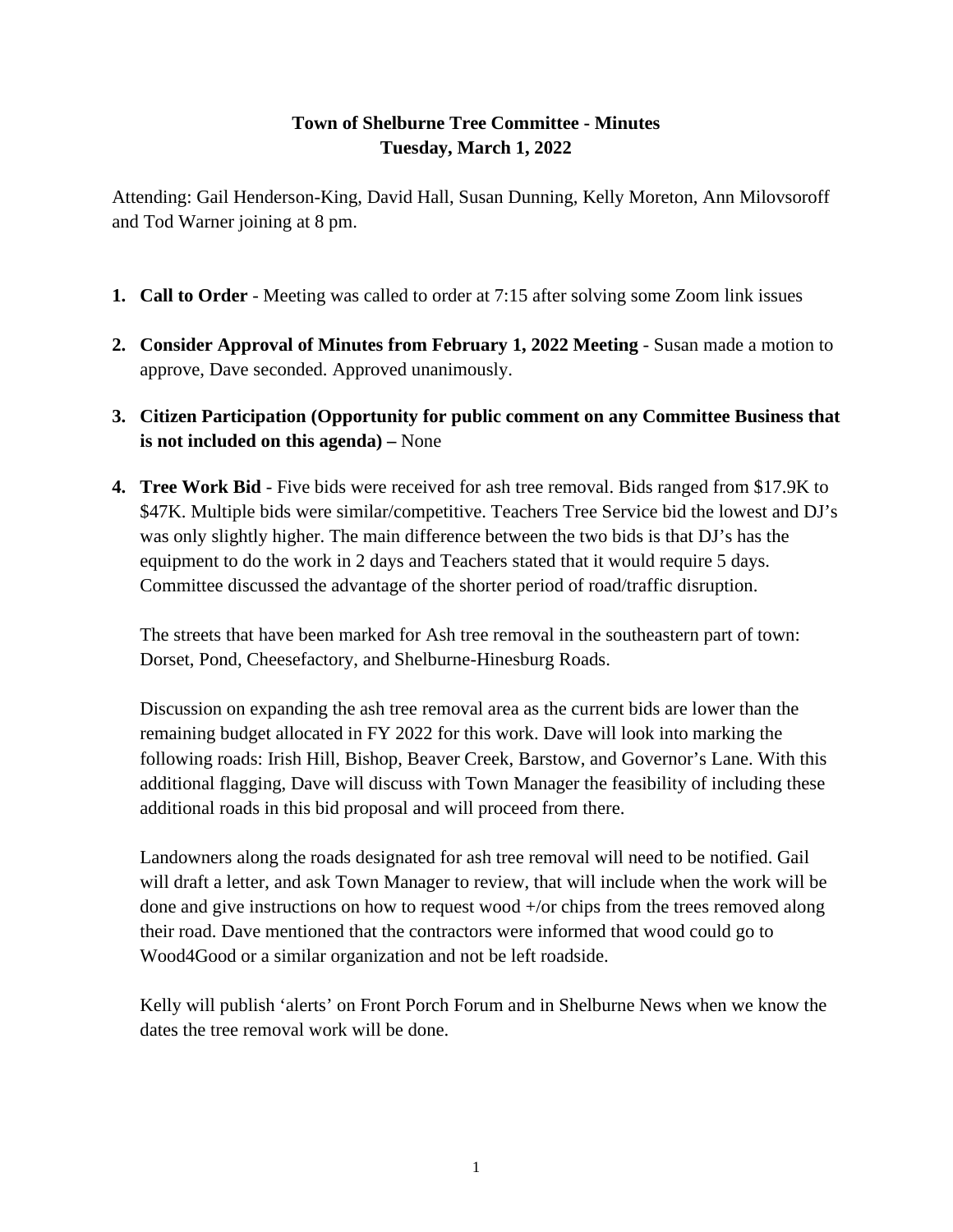Related: Dave and Gail will meet to review tree work invoices recently received/paid to ensure that they have been recorded in the correct budget line item (Tree Conservation or EAB).

**5. 2020 Caring for Canopy Grant** - Susan circulated to the Committee a comprehensive and detailed draft Invitation To Bid for review. Everyone was not able to review that document prior to the meeting.

Two points of information were given: nursery tree stock is expected to be extremely limited this season due to supply/demand, and the grant received is not binding as what species of trees we choose/plant. Lots of discussion about the merits of different species: native species, wildlife value. Site conditions also discussed.

It was agreed that the Committee should work towards creating a document that guides our tree planting selections. This is actually a current stated goal in our shade tree plan. It was suggested that having a discussion on the merits of varying trees including specimen tree vs native tree should be a future agenda item. Such a discussion could assist in creating a tree selection preferred list.

The time frame for this particular Invitation To Bid is to get it out in early March. Dave had some language to add to the draft: electronic bids will be accepted, add pruning to the list of maintenance responsibilities, Mon-Sat time frame for work, plantings in public parks need coordination with Parks & Recreation Department, materials chosen need approval by Tree Warden. As there were many tweaks to the draft language, Gail suggested that Susan, Dave, and she share a document outside the meeting to finalize the draft Invitation To Bid.

- **6. Arbor Day 2022 Celebration** Due to time restraints, Gail suggested we table this topic and make it our priority topic next month. She will distribute related materials to Committee members prior to that meeting.
- **7. Public Education and Outreach / Fundraising** Kelly will submit the article on preemptive ash tree removal this month to Shelburne News and then, after that publication, to Front Porch Forum. This article also includes information on donating to the Tree Fund.

Kelly will submit 'alerts' to Shelburne News and to Front Porch Forum about the ash tree removal work as soon as we know the dates that work will occur.

**8. Tree Warden Report** - Horsford is giving away free trees to local schools. Dave forwarded this information to the local schools. CVU has not yet responded. SCS says they will apply and do so every year.